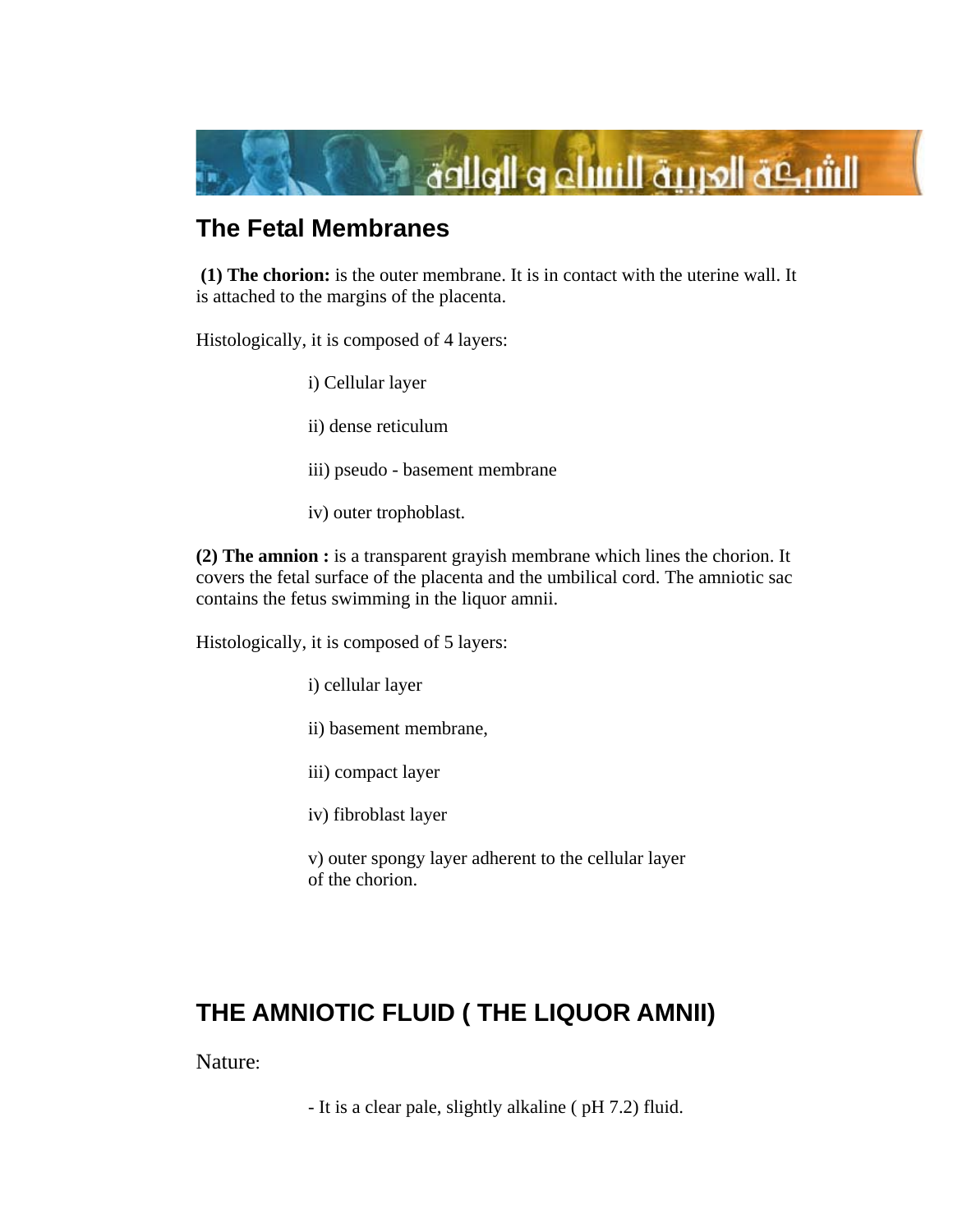- It is about 400 ml at mid pregnancy, reaches about 1000 ml at 36-38 weeks then decreases later on to be scanty in post-term pregnancy.

#### *Composition:*

- Water (98-99%),
- carbohydrates ( glucose and fructose), proteins ( albumin and globulins), lipids, hormones (oestrogen and progesterone), enzymes ( alkaline phosphatase),
- minerals (sodium, potassium and chloride),
- suspended materials as vernix caseosa, lanugo hair, desquamated epithelial cells and meconium.

#### **Circulation of amniotic Fluid:**

The amniotic fluid is not in a static state but is in a continuous turn over, 500 ml of it are replaced each hour.

#### **Origin:**

(1) Foetal:

a. Active secretion from the amniotic epithelium.

b. Transudation from the foetal circulation.

- c. Foetal urine.
- (2) Maternal :

Transudation from maternal circulation.

- The foetal origin contributes more in the production of the amniotic fluid.
- Uptake of amniotic fluid is by absorption through the amnion to the maternal circulation and by foetal swallowing.

### **Functions:**

(A) During pregnancy:

- 1. Protects the foetus against injury.
- 2. A medium for free foetal movement.
- 3. Mantains the foetal temperature.
- 4. Source for nutrition of the foetus.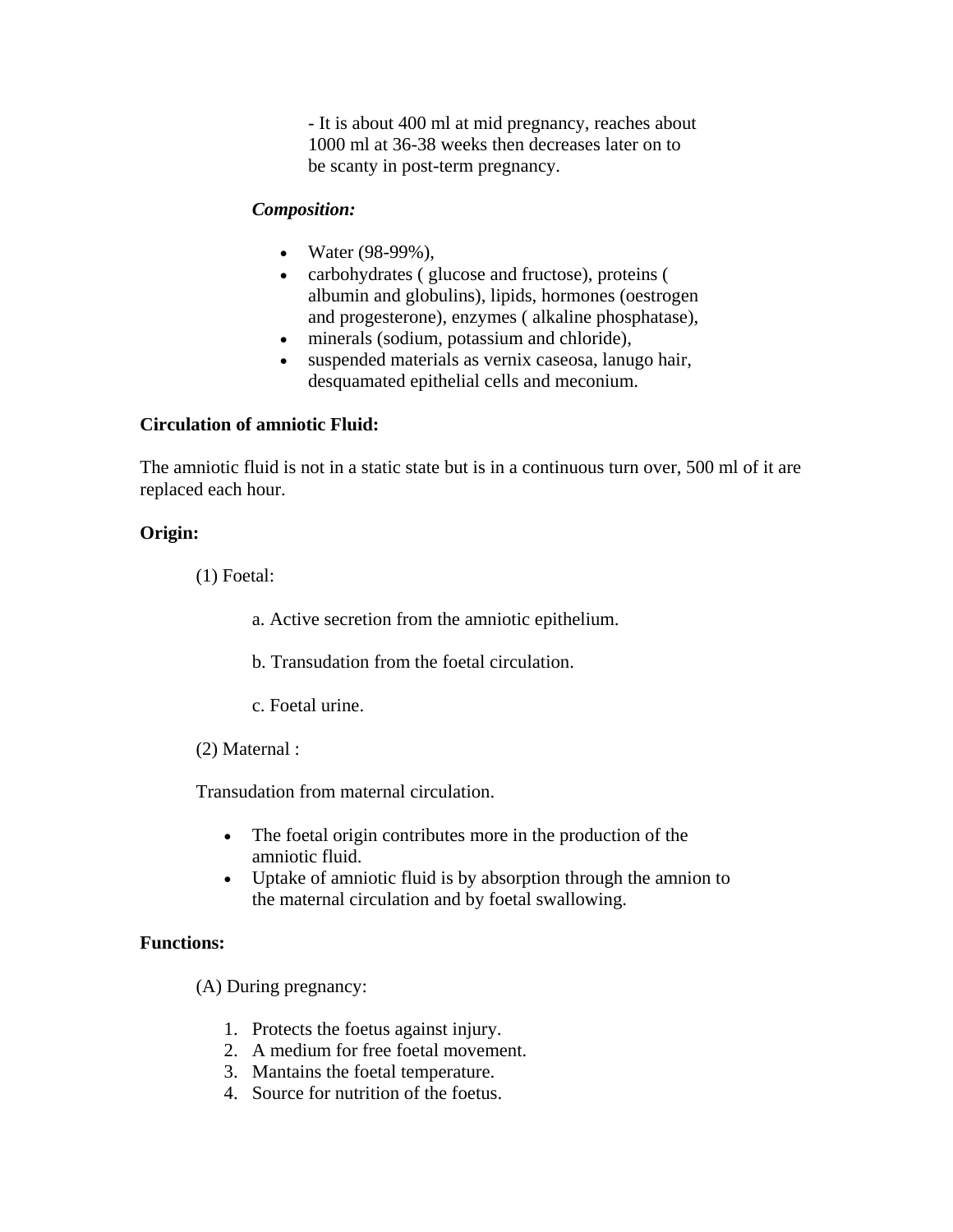**5.** A medium for foetal excretion.

(B) During Labour:

- 1. The fore-bag of water helps the dilatation of the cervix during labour.
- **2.** It acts as an antiseptic for the birth canal after rupture of the membranes.

Abnormalities..\*polyhydramnois …excessive amount of AF

\*oligohydramnios..Decreased amount of AF

# **Polyhydramios and Oligohydramnios**

# **POLYHYDRAMNIOS**

## **Definition**

An amount of amniotic fluid more than 2000 ml.

#### **Incidence**

About 1:200.

### **Aetiology**

Increased production or decreased consumption of amniotic fluid will result in polyhydramnios.

#### **(A) Foetal causes:**

*(I) Congenital anomalies:* 

- 1- Anencephaly: accounts for 30-50% of the cases. This is due to:
- i. transudation of the cerebro-spinal fluid from the exposed meninges.
- ii. absence of swallowing of the liquor.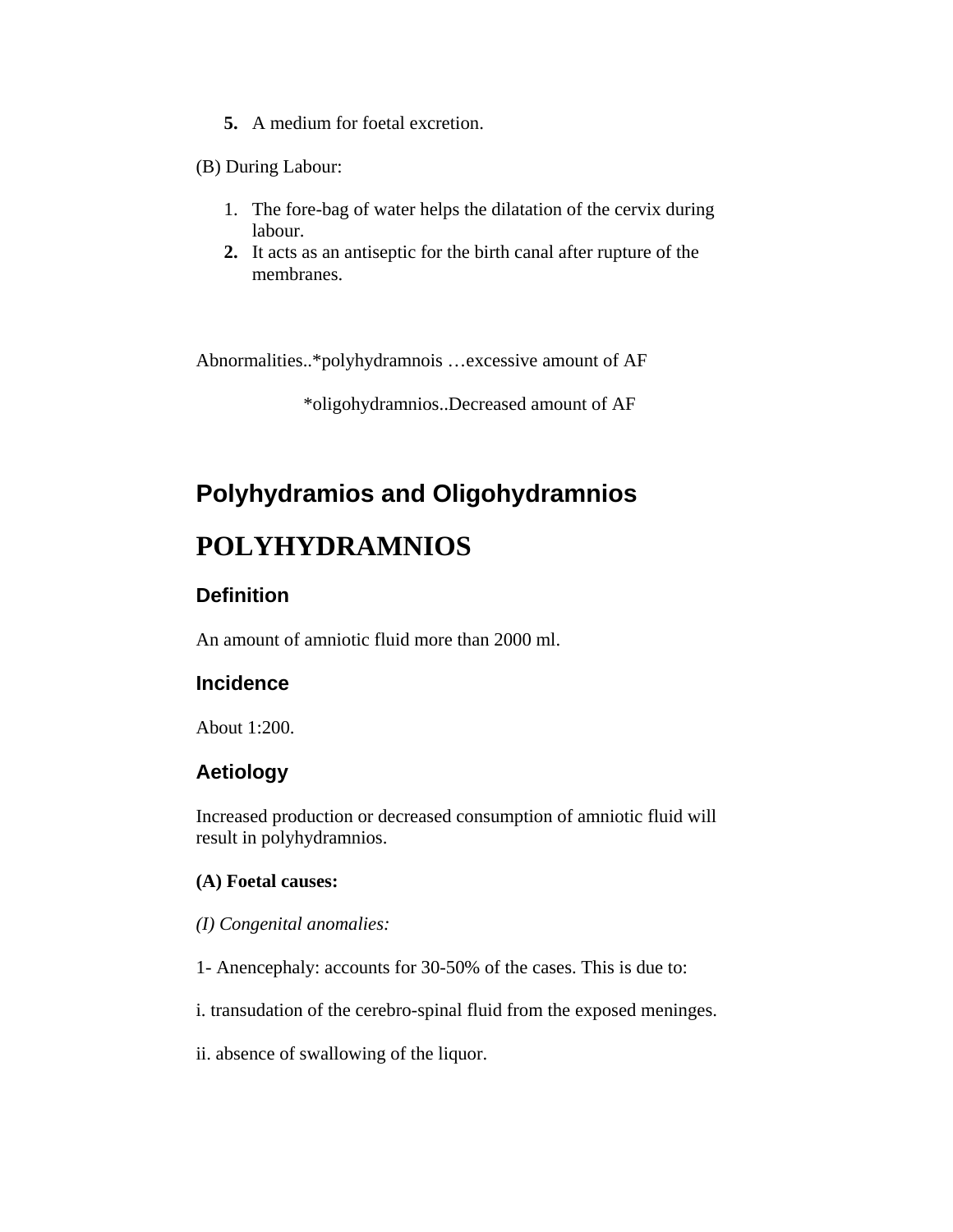iii. foetal polyuria resulting from lack of antidiuretic hormone or irritation of the exposed centres.

2- Atresia of the oesophagus or duodenum enable the foetus to swallow the liquor.

*(II) Uniovular twins:* 

Due to interconnecting vascularity in the placenta, one foetus obtains more circulation so that its heart and kidneys hypertrophy leading to increased urine production. So one amniotic sac only is affected.

*(III) Increased placental mass:* 

i) Oedema of the placenta due to :

- hydrops foetalis resulting from Rh-incompatibility, severe anaemia,haemoglobinopathies particularly a-thalassaemia major and cytomegalovirus infection.

- true knot of the cord causes obstruction of venous return with placental

congestion.

- foetal liver cirrhosis as in syphilis.

ii) Chorio-angioma and large placenta.

#### **(B) Maternal causes:**

*(I) Diabetes mellitus* due to:

i. increased osmotic pressure of the liquor amnii due to its high sugar content,

ii. foetal polyuria resulting from hyperglycaemia.

*(II) Pregnancy induced hypertension:* 

Due to oedema of the placenta.

*(III) Severe generalised oedema:* 

Cardiac, hepatic or renal.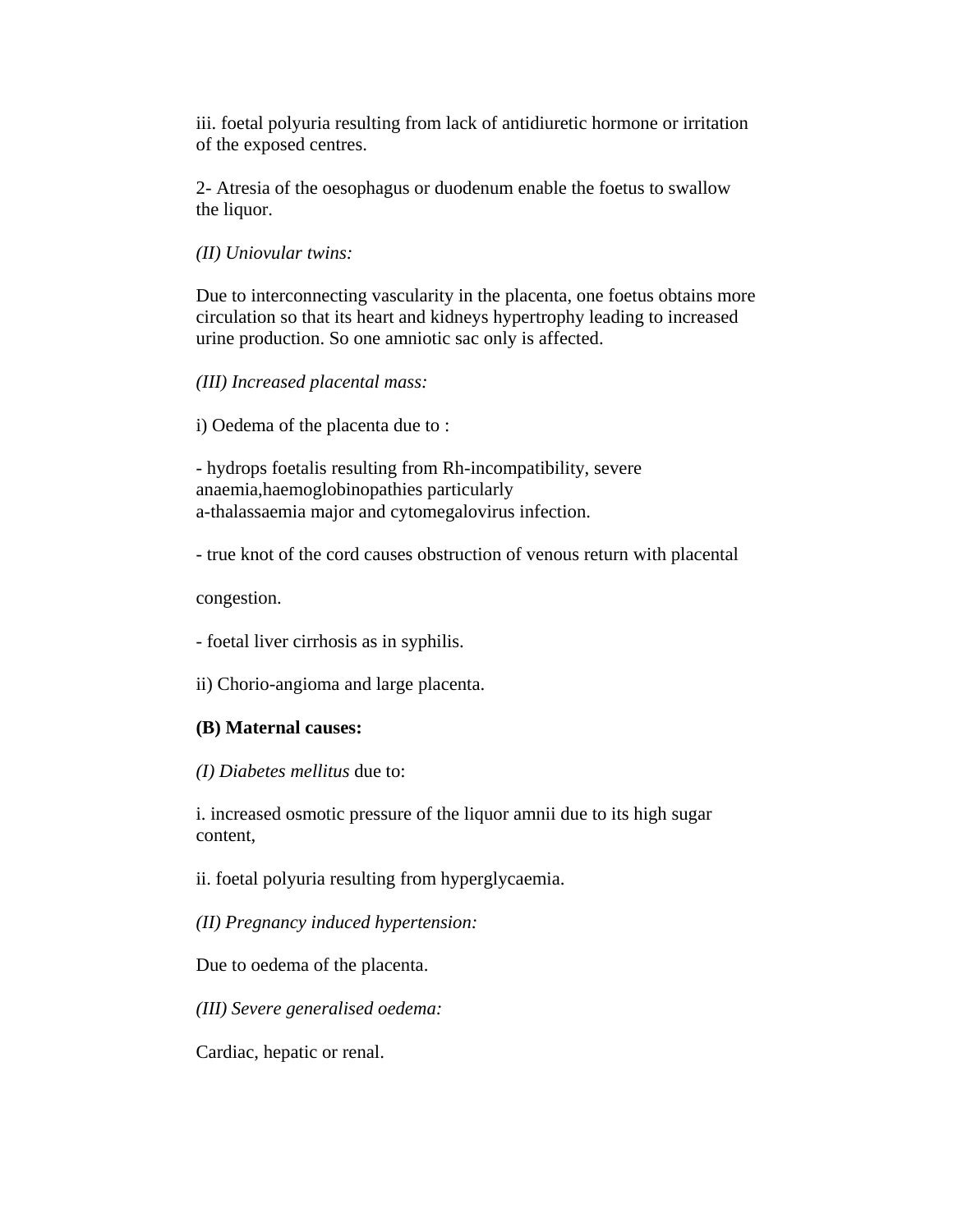# **Clinical Varieties**

## **(I) Acute hydramnios:**

- Very rare,
- rapid accumulation of liquor,
- occurs before 20 weeks,
- the commonest cause is uniovular twins but foetal anomalies are also common.

## **(II) Chronic hydraminos:**

- More common,
- accumulation of liquor is gradual,
- it occurs in late pregnancy,
- the condition may end by preterm labour.

# **Clinical Picture**

# **(A) Symptoms:**

- 1. Abdominal discomfort and pain in acute hydramnios.
- **2.** Pressure symptoms: dysponea, palpitation, indigestion, haemorrhoids, oedema and varicosities of the lower limbs.

# **(B) Signs:**

### *1-General examination:*

may reveal pregnancy-induced hypertension.

### *2- Abdominal examination:*

a- Inspection: overdistended abdomen.

b- Palpation :

- The fundal level is higher than gestational age.
- The uterus is tense cystic.
- The fetal parts are felt with difficulty by dipping.
- Fluid thrill can be elicited.
- Malpresentation and nonegagement are common.

c- Auscultation: faint FHS.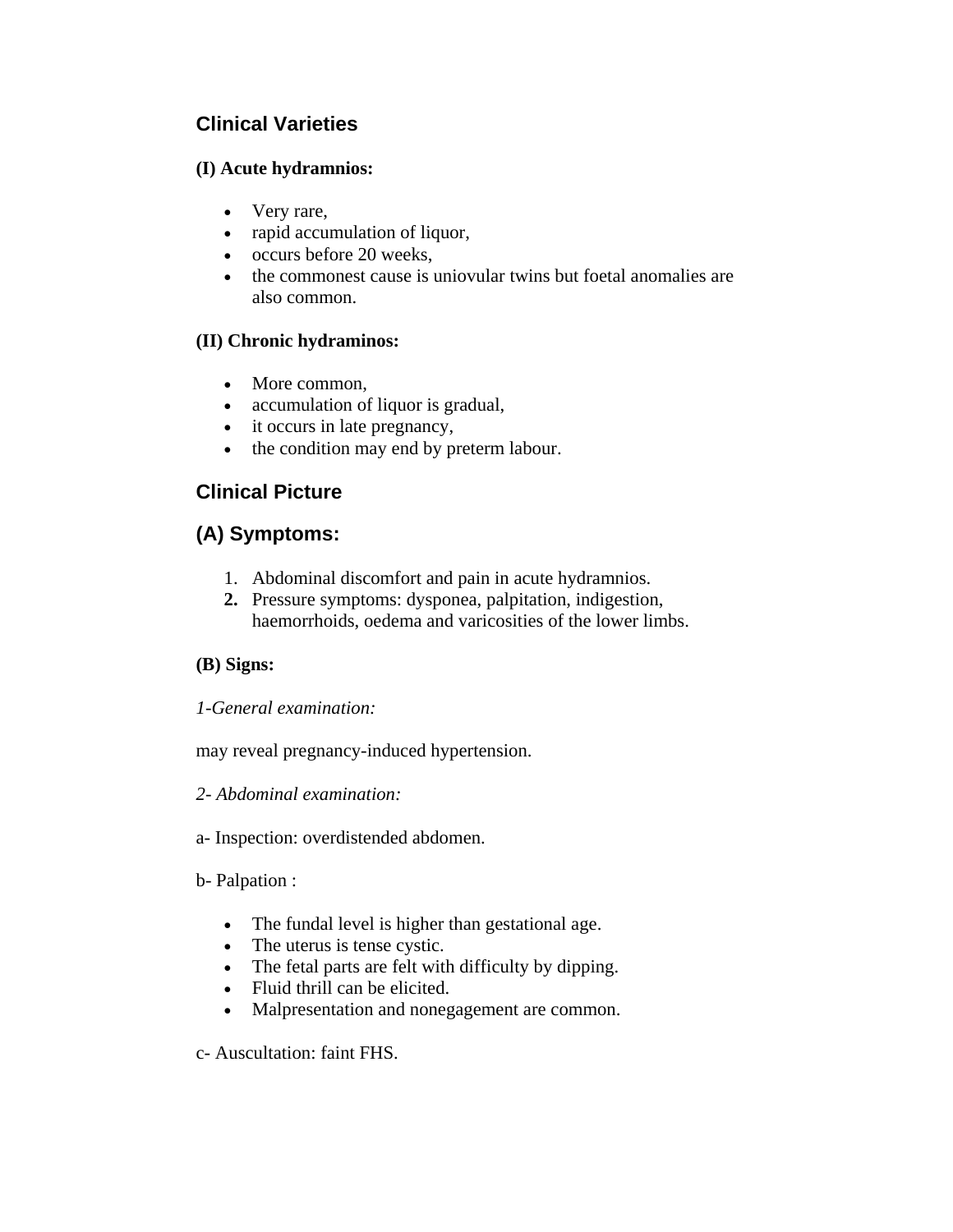# **Investigation**

*Ultrasonography* can reveal:

- Excessive amount of liquor.
- Malpresentations.
- Multiple pregnancy.
- Congenital anomalies.
- Intrauterine foetal death.

# **Differential Diagnosis**

- 1. Causes of over sized pregnant uterus
- 2. Ovarian cyst with pregnancy.
- 3. Ascites.

# **Management**

### **(A) Acute hydramnios:**

Termination of pregnancy by high artificial rupture of membranes. This allows gradual escape of liquor thus shock and separation of the placenta are avoided.

Shock results from rapid accumulation of blood in the splanchnic area after sudden drop of intrauterine pressure.

Separation of the placenta occurs due to sudden drop of intrauterine pressure and shrinkage of the placental site following this. Drew Smythe catheter is used for rupture of hind water in such conditions.

### **(B) Chronic hydramnios:**

#### *(I) During pregnancy:*

- 1. Termination of pregnancy by high artificial rupture of membranes if the fetus is dead or malformed.
- *2.* Expectant treatment if the fetus is healthy.
- rest,
- sedative,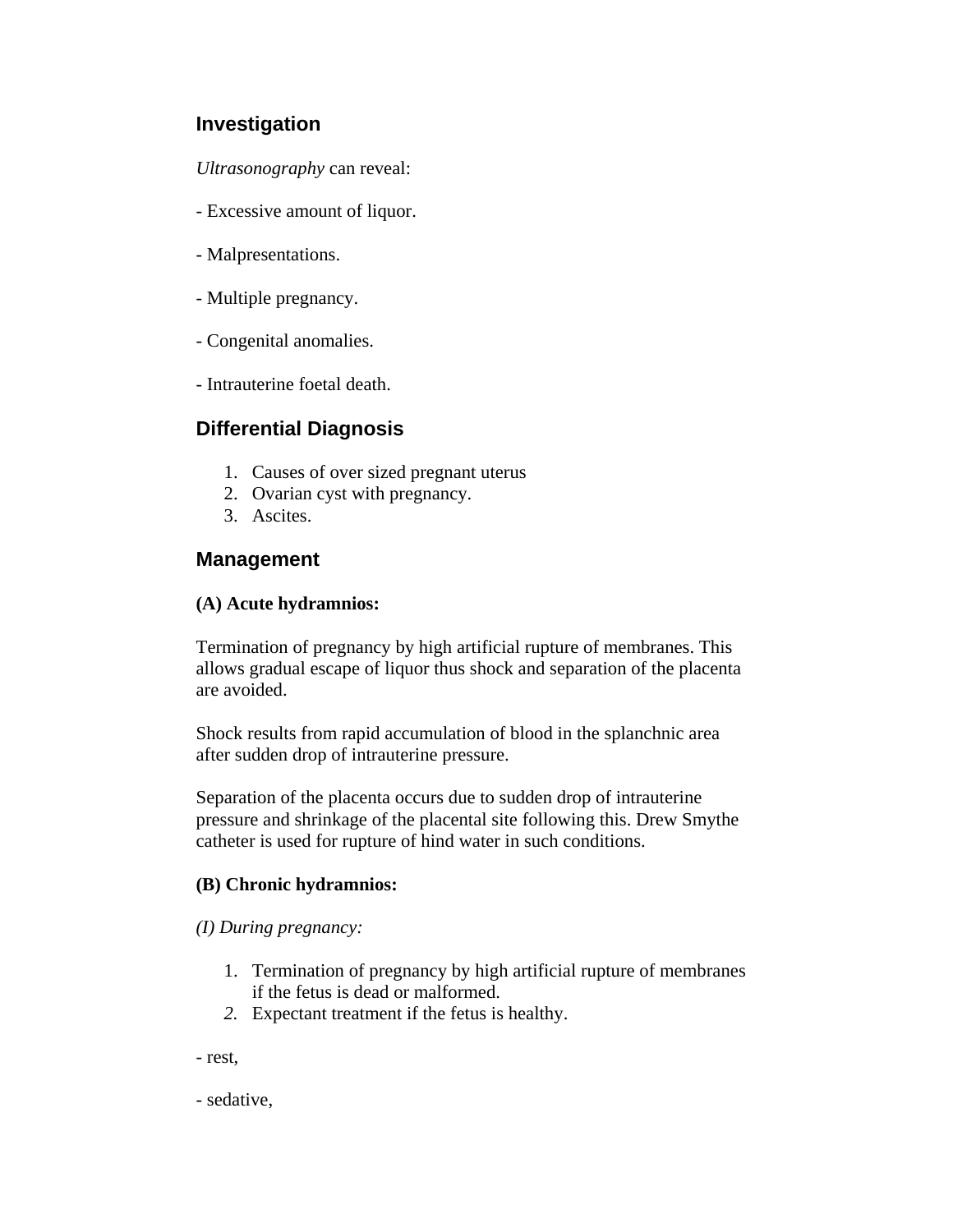- salt restriction,

- treatment of the underlying cause as diabetes and toxoplasmosis.

- Termination of pregnancy if the condition is not improved or get worse.

3- Repeated amniocentesis may be indicated in premature foetus with marked pressure symptoms. 1.5-2 litres can be aspirated in a rate not exceeding 500 ml/hour under sonographic control. However, the amniotic fluid is rapidly reaccumulating and there is risk of premature labour, injury to the foetus or umbilical cord vessels.

### *(II) During labour:*

- 1. Malpresentation, cord presentation and / or cord prolapse should be detected and the labour is managed according to the condition.
- 2. When the cervix is half dilated Drew Smythe catheter is passed to rupture the hind water. This will initiate uterine contractions which can be enhanced by oxytocins.
- *3.* Active management of third stage is carried out to guard against postpartum haemorrhage.

#### *(III) Care of the newborn:*

- Congenital anomalies should be excluded. Oesophageal atresia can be excluded by passing a soft rubber catheter down to the stomach of the new born.

- Care of newborns to diabetic mothers (see diabetes).

- Care of newborns to Rh-incompatibility mothers (see Rhisoimmunization).

- Care of preterm babies (see prematurity).

# **Complications**

### **(I) Maternal :**

- *(a) During pregnancy:*
- (1) Abortion.
- (2) Preterm labor.
- (3) Pregnancy-induced hypertension.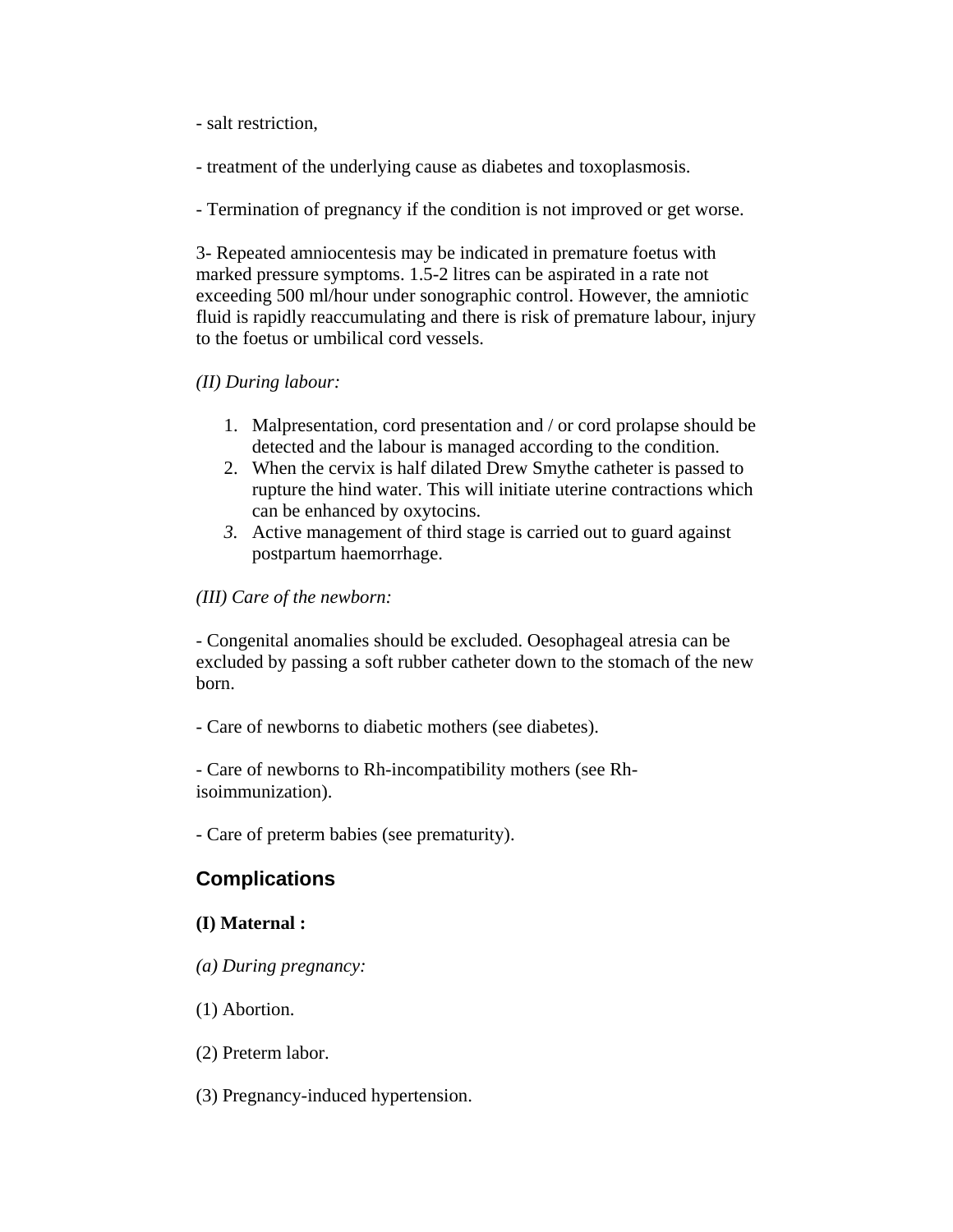- (4) Pressure symptoms.
- (5) Malpresentation.
- *(b) During labor:*
- (1) Premature rupture of membranes.
- (2) Cord prolapse.
- (3) Abruptio placentae.
- (4) Shock.
- (5) Postpartum haemorrhage.

#### **(II) Foetal:**

- (1) Prematurity.
- (2) Asphyxia due to cord prolapse or placental separation.

# **OLIGOHYDRAMNIOS**

# **Definition**

Reduction of amniotic fluid volume below 500 ml. Anhydramnios is complete absence of amniotic fluid which is very rare.

# **Incidence**

1:750.

# **Aetiology**

- 1. Placental insufficiency: as in severe pre-eclampsia and post-term pregnancy.
- 2. Urinary tract malformations: as renal agenesis (detected by empty foetal bladder on serial ultrasonic scanning) and obstruction of the urinary tract.

# **Clinical Picture**

1. Uterus is small for date.